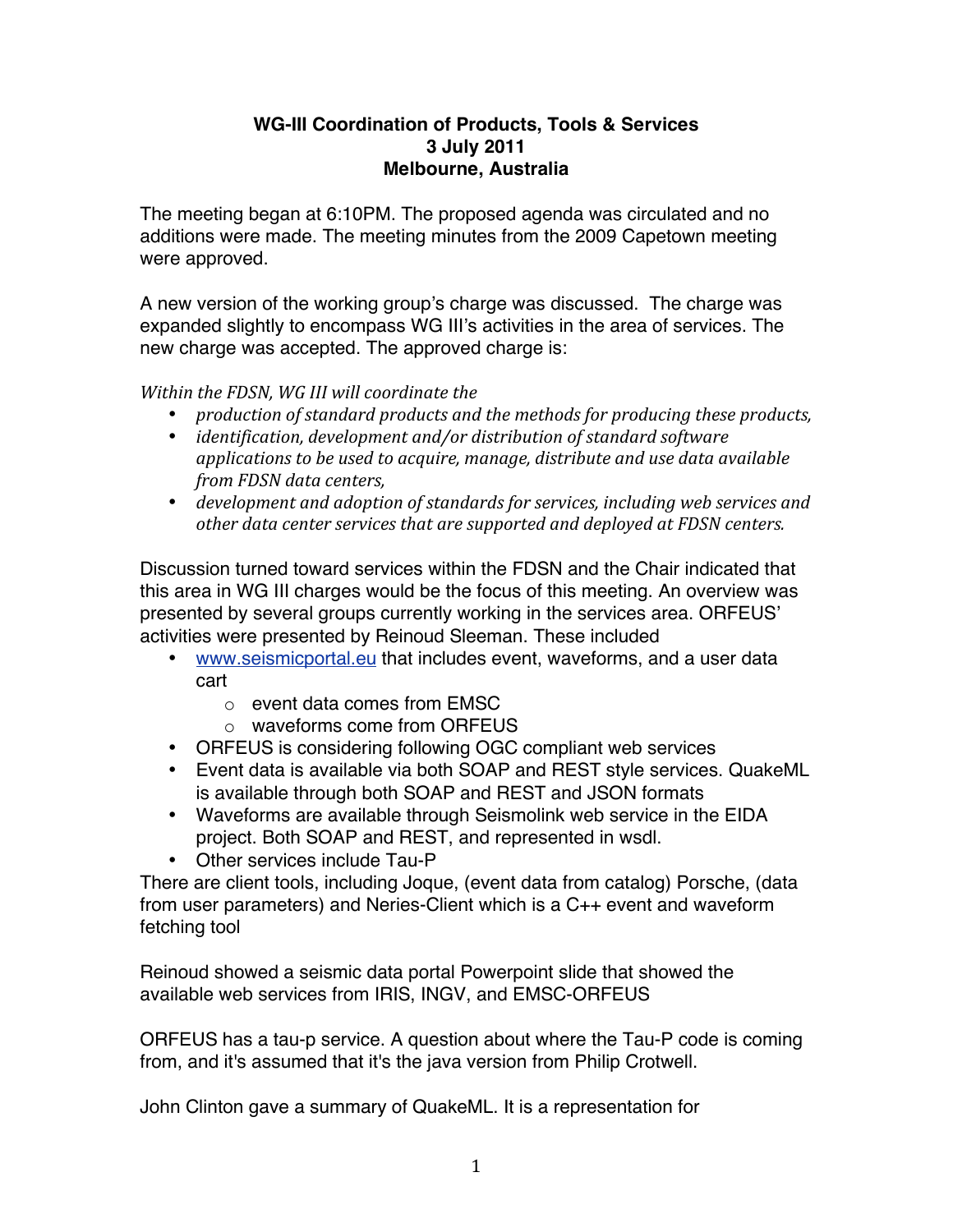seismological data. It has an open schema, and is an umbrella schema, using resource identifiers, etc. The current development has basic event description (BED). It has been widely adopted. John listed users to date including IRIS, SeisComp3, EMSC, ORFEUS, etc. John showed a slide showing the development timeline, the first release of QuakeML dates from 2008, an intermediate release, v1.2, is due is spring 2011. Future developments could include Station inventory, site descriptions, macroseismic information, and ground motion. The current status is that there is no official acknowledgement, and no funding, so John would like institutional backing from the FDSN. This would possibly enable future development.

John presented a draft resolution to the group. It asks for FDSN moderation within FDSN WG-III. Motion to refer this to WG-II as well. John will email the language to WG III chair as a bullet for the plenary session on July 4, 2011. The wording that was presented was accepted with the WG-II addition.

Tim Barton next discussed the Geosciences Australia QA/QC/SoH architecture framework. They have been working on updating all of their information within an Oracle database. They use CSS3.0 schema. They use PLSQL queries to create FDSN station pages and integrate this information with State if Health information. He described metadata products, like FDSN station pages. In addition to text-based info, they have KML displays that show threshold metrics such as latency. Question posed: is this useful to users? Should they link to IRIS QUACK or from the network directly? Their position is that this info should come from the FDSN. Another question: Has the station book lost it's value? Perhaps, by replacing it with something like mda, using web-services to pull information would be better. Question: Is this a product that the FDSN wants to endorse? Yes, it's decided but it needs to be modernized, and it should include only automated metadata. It could possibly use StationXML web services to generate these.

Motion to have Tim Barton recommend a station book creation mechanism and come back to the appropriate FDSN working group

IRIS webservices discussion was then made by Tim Ahern. He indicated that complete documentation of web services at IRIS can be found at http://www.iris.edu/ws. He made a proposal to start the discussion by focusing on five primary services:

- station
- dataselect
- bulk data select
- available
- event
- •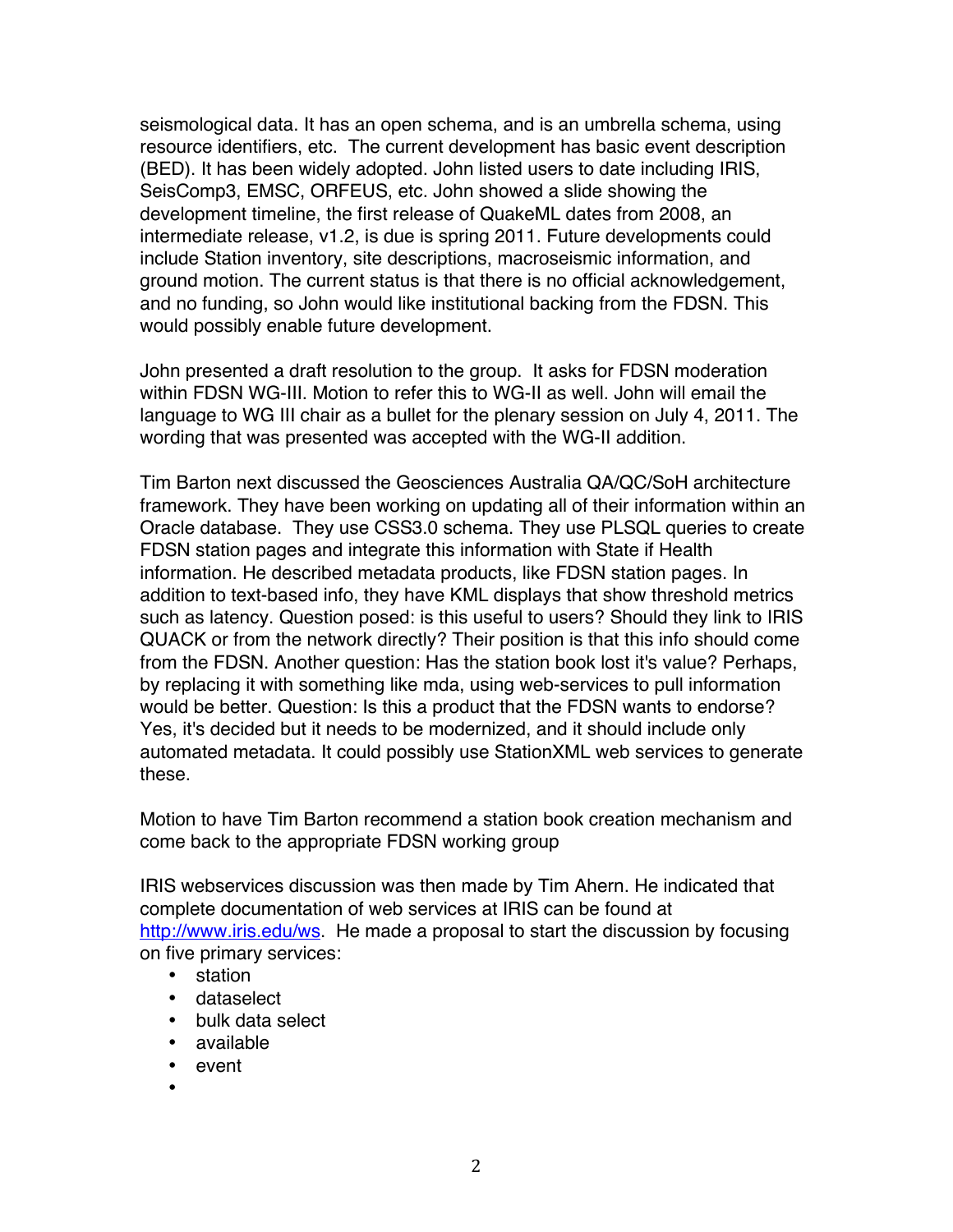Secondary services available at IRIS include: RESP, SACPZ, timeseries, distaz, ms2ascii, plotter, tracedsp, FlynnEngdahl. But Ahern felt that these were not the key services FDSN data centers should focus on developing as first steps.

Ahern also listed clients and ways to invoke web services. These included:

- curl,
- waet.
- browser,
- java and other object oriented apps
- Perl clients from IRIS including
	- o Fetchbulkdata,
	- o FetchMetadata,
	- o FetchResp,
	- o FetchSacPZ,

Shows usage of webservices, and asked for agreement on a plan to adopt and support within the community. This includes a focus on the 5 primary services including station, dataselect,bulkdataselect, available and event as the first services to focus on.

Ahern felt that WGIII might focus on the standard definition of the inputs and outputs and parameter defintion and usage. WGIII should work closely with WG II to determine the various XML schemas desired.

One plan is to get started with StationXML since it is a very close mapping of dataless Seed to an XML representation. IRIS has tools ready or nearly ready that convert dataless Seed to StationXML and also StationXML to dataless SEED. This will lower the level of entry for data centers to begin using Station XML.

Within 2 years, create a FDSN StationXML, getting input from all partners. An overview of reasons and carrots for why these are the right set of 5 to start with was presented. Ahern then presented a series of slides showing possible advantages with this approach. A major advantage is that federated data is easier to get from distributed centers that run web services with identical inputs and outputs. It would also be possible to have a web service broker to do the routing of requests from users to data centers.

The next topic discussed was products. There was an overview of IRIS products, that listed all of the current products and links to proposed ones. The question was asked if there are there any other products not in the list, and is this an acceptable set of products to focus upon? Ahern will ask for further input by email to those on the FDSN WG III list and then Ahern will circulate Product ideas across the FDSN that should be considered.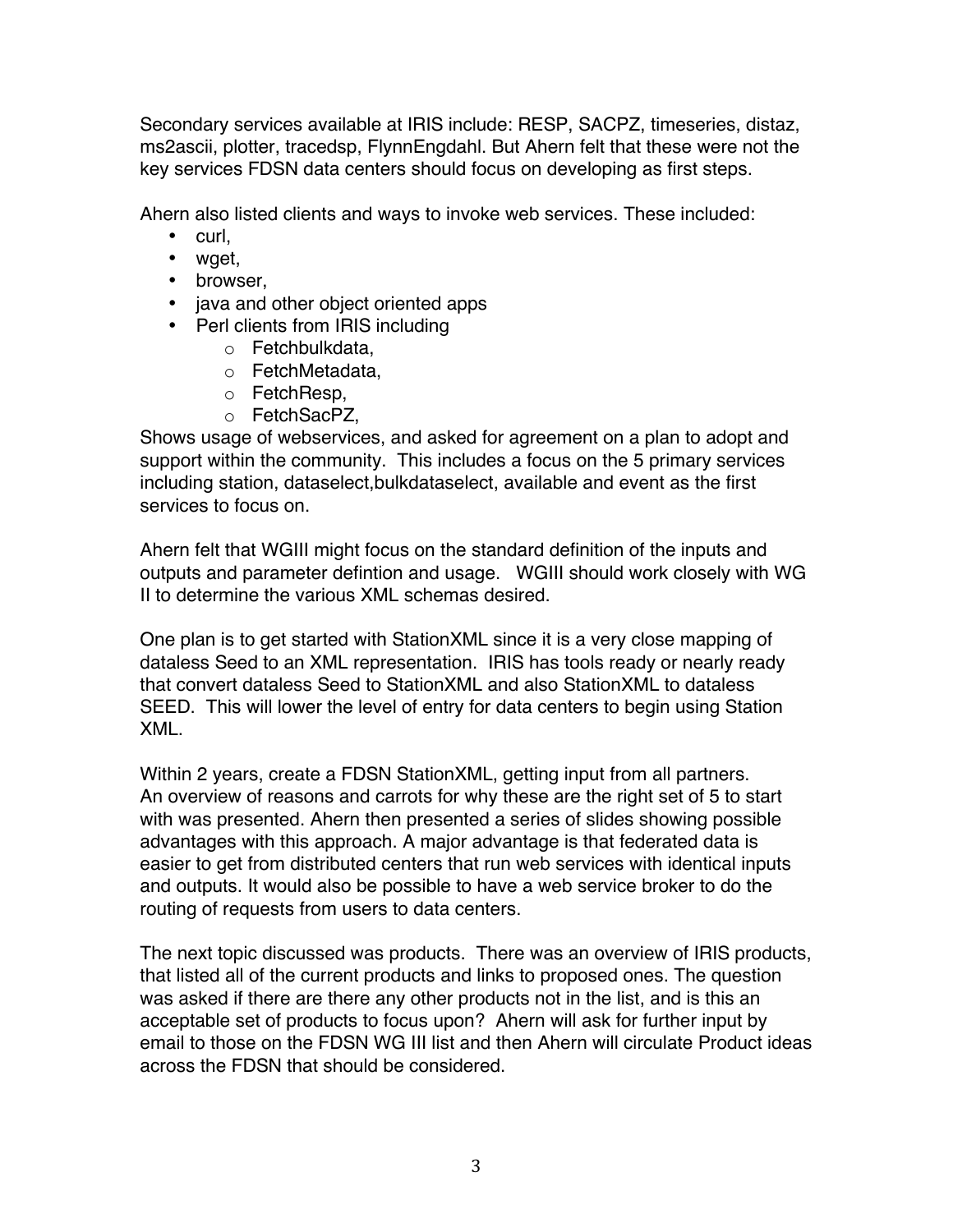One potential item related to WG II was a standard method of reporting data distribution details. IRIS presented their format that they need if any IRIS data are redistributed by other centers. The details of the new format proposal for shipment statistics are found below:

- Date: Date of Request
- Type of request, (Breqfast, NetDC, WILBER, etc.)
- Network code
- Station Code
- Location ID
- Channel code
- $#$  of bytes,
- st\_time: starting time of data request
- end\_time: end time of data request
- email or IP,
- Country Abbreviation,
- Country,
- City,
- Lat
- Lon

Examples follow first for request by email (Breqfast, NetDC, Webrequest, etc)

2011/01/01 WILBER IU ADK 00 BH1 80896 2009/08/12 22:50:49 2009/08/12 23:21:28 ymhe@mail.igcas.ac.cn CN China Beijing 22 39.9289 116.388

## And an example of IP Based Requests

2011/01/02 SL\_SeedLink IU AFI 00 BH1 3875328 2011/01/02 00:00:00 2011/01/03 00:00:00 193.144.251.92 ES Spain Madrid 29 40.4000 -3.6833

## **FDSN Tools:**

Tools are primarily software tools. These include such things as rdseed and verseed, which are hoped to be deprecated with webservices. Other tools include such software packages as SeisComp3, ObsPy, SAC, MATLAB, Excel, PDCC, and of course PQLX.

The commercialization of PQLX was discussed. The final situation is still unclear. It appears that some FDSN members have versions of PQLX that contain features that are not currently included in the open source version and this will be investigated and the most current version will be made available to all.

It was proposed to have links on the FDSN website to useful software. The FDSN web site should make full use of existing information such as that found on the ORFEUS web site.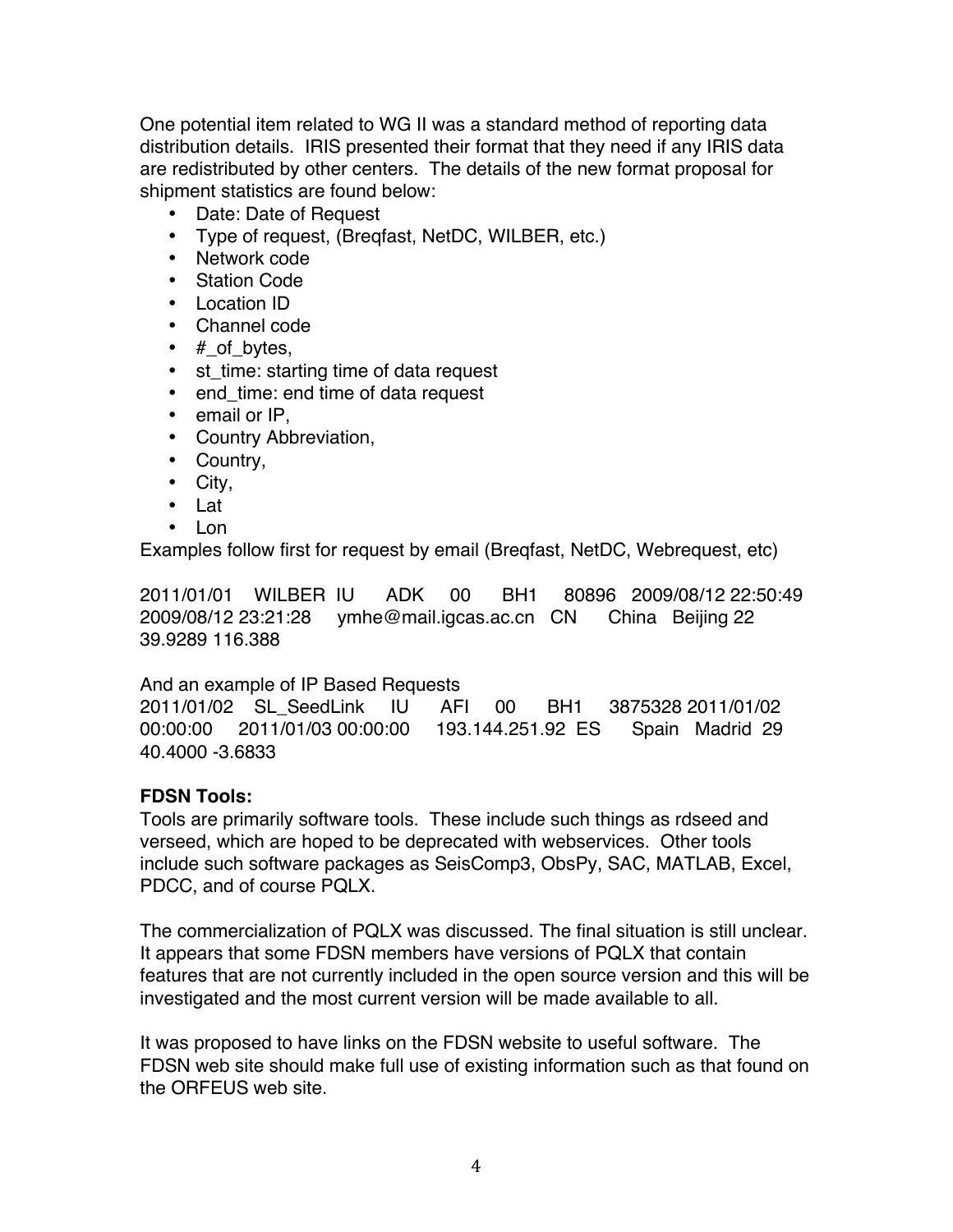## **Other Business**

The only comment made asked whether web services would have versioning imbedded into them, and its been put on the list of tasks at the IRIS site at least.

Meeting adjourned at 7:45PM